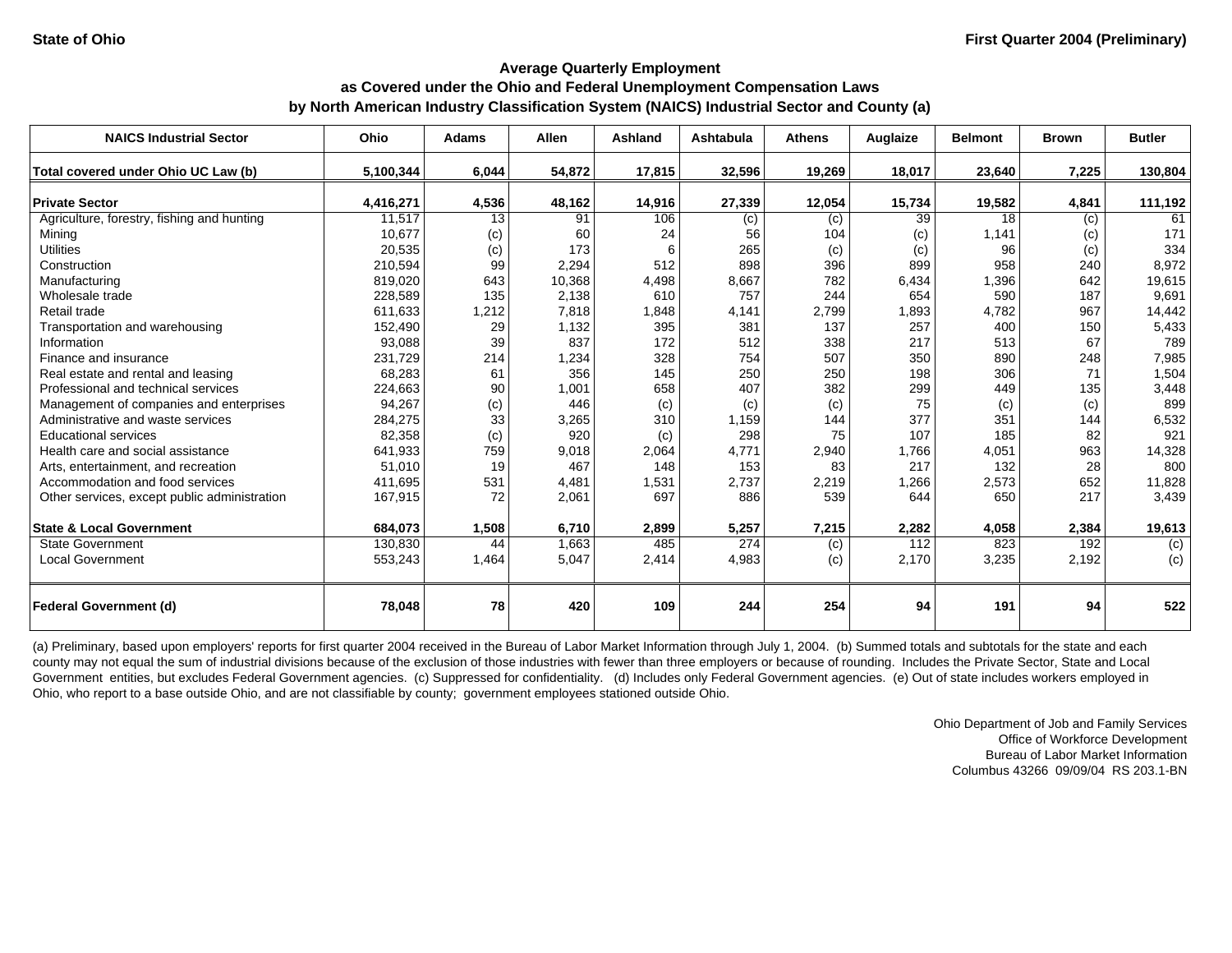| <b>NAICS Industrial Sector</b>               | Carroll | Champaign | <b>Clark</b> | <b>Clermont</b> | <b>Clinton</b> | Columbiana | Coshocton | Crawford | Cuyahoga | <b>Darke</b> |
|----------------------------------------------|---------|-----------|--------------|-----------------|----------------|------------|-----------|----------|----------|--------------|
| Total covered under Ohio UC Law (b)          | 5.294   | 10,707    | 50,188       | 50,481          | 23,330         | 31,658     | 12,109    | 15,422   | 725,846  | 18,039       |
| <b>Private Sector</b>                        | 4,265   | 8,683     | 42,664       | 43,303          | 20,305         | 26,721     | 10,448    | 13,251   | 640,212  | 15,787       |
| Agriculture, forestry, fishing and hunting   | 20      | 53        | 430          | (c)             | 14             | 94         | 75        | 119      | 433      | 612          |
| Mining                                       | 8       | (c)       | (c)          | (c)             | (c)            | 135        | 136       | (c)      | 294      | (c)          |
| <b>Utilities</b>                             | (c)     | (c)       | 156          | 623             | (c)            | 66         | 427       | (c)      | 1,544    | (c)          |
| Construction                                 | 244     | 381       | 1,590        | 3,432           | 302            | 1,015      | 279       | 540      | 23,047   | 996          |
| Manufacturing                                | 1,177   | 3,356     | 8,228        | 6,384           | 4,419          | 6,882      | 3,564     | 5,199    | 88.179   | 4,446        |
| Wholesale trade                              | 115     | 269       | 1.733        | 2,155           | 677            | 1,117      | 187       | 586      | 40,288   | 850          |
| Retail trade                                 | 740     | 1,127     | 6,385        | 8,885           | 1,785          | 4,356      | 1,181     | 1,411    | 73,852   | 2,162        |
| Transportation and warehousing               | 178     | 115       | 2,206        | 630             | (c)            | 1,301      | 370       | 188      | 21,817   | 747          |
| Information                                  | 101     | 105       | 197          | 1,033           | 315            | 250        | 77        | 94       | 16,825   | 137          |
| Finance and insurance                        | 124     | 284       | 2,082        | 3,011           | 661            | 922        | 252       | 655      | 55,374   | 621          |
| Real estate and rental and leasing           | 43      | 147       | 540          | 609             | 211            | 212        | 62        | 70       | 13,583   | 181          |
| Professional and technical services          | 86      | 132       | 868          | 2,109           | 198            | 553        | 359       | 436      | 42,116   | 498          |
| Management of companies and enterprises      | (c)     | (c)       | (c)          | 200             | 149            | 93         | 32        | (c)      | 13,781   | (c)          |
| Administrative and waste services            | 104     | 175       | 1,350        | 1,724           | 1,028          | 1,086      | 533       | 164      | 42,300   | 680          |
| <b>Educational services</b>                  | (c)     | (c)       | 744          | 490             | (c)            | 77         | 39        | (c)      | 18.881   | (c)          |
| Health care and social assistance            | 522     | 1,067     | 8,250        | 4,566           | 828            | 4,702      | 1,695     | 1,988    | 104,998  | 1,991        |
| Arts, entertainment, and recreation          | 63      | 95        | 442          | 464             | 81             | 165        | 182       | 67       | 8.718    | 119          |
| Accommodation and food services              | 482     | 724       | 4,525        | 5,060           | 1.171          | 2,518      | 661       | 1,122    | 51,222   | 1,109        |
| Other services, except public administration | 217     | 382       | 2,136        | 1,876           | 382            | 1,178      | 336       | 440      | 22,959   | 563          |
| <b>State &amp; Local Government</b>          | 1,030   | 2,023     | 7,523        | 7,178           | 3,024          | 4,937      | 1,661     | 2,171    | 85,634   | 2,252        |
| <b>State Government</b>                      | 30      | 56        | 401          | 599             | 118            | 326        | 49        | 99       | 5,068    | 49           |
| <b>Local Government</b>                      | 1,000   | 1,967     | 7,122        | 6,579           | 2,906          | 4,611      | 1,612     | 2,072    | 80,566   | 2,203        |
| <b>Federal Government (d)</b>                | 54      | 81        | 608          | 315             | 160            | 577        | 98        | 80       | 16,401   | 122          |

(a) Preliminary, based upon employers' reports for first quarter 2004 received in the Bureau of Labor Market Information through July 1, 2004. (b) Summed totals and subtotals for the state and each county may not equal the sum of industrial divisions because of the exclusion of those industries with fewer than three employers or because of rounding. Includes the Private Sector, State and Local Government entities, but excludes Federal Government agencies. (c) Suppressed for confidentiality. (d) Includes only Federal Government agencies. (e) Out of state includes workers employed in Ohio, who report to a base outside Ohio, and are not classifiable by county; government employees stationed outside Ohio.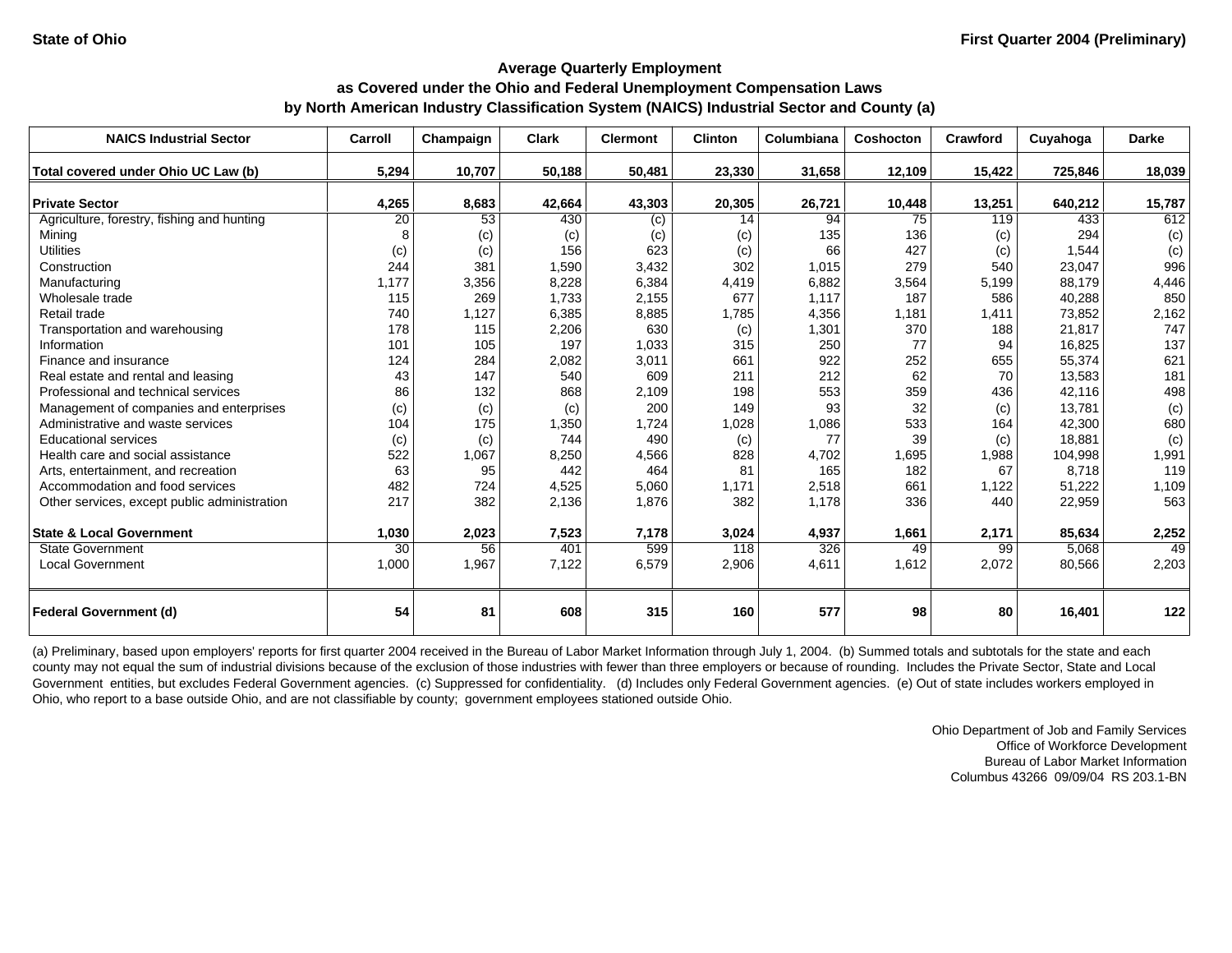| <b>NAICS Industrial Sector</b>               | <b>Defiance</b> | <b>Delaware</b> | Erie   | <b>Fairfield</b> | Fayette | <b>Franklin</b> | <b>Fulton</b> | Gallia | Geauga | Greene |
|----------------------------------------------|-----------------|-----------------|--------|------------------|---------|-----------------|---------------|--------|--------|--------|
| Total covered under Ohio UC Law (b)          | 16,831          | 49,958          | 35,445 | 35,449           | 11,244  | 658,146         | 20,075        | 12,176 | 31,759 | 49,972 |
| <b>Private Sector</b>                        | 14,834          | 44,320          | 29,915 | 27,804           | 9,669   | 560,133         | 17,782        | 10,313 | 27,846 | 41,069 |
| Agriculture, forestry, fishing and hunting   | 24              | 168             | 209    | 61               | 17      | 337             | 210           | 35     | 218    | 69     |
| Mining                                       | (c)             | 120             | 162    | (c)              | (c)     | 215             | (c)           | (c)    | (c)    | (c)    |
| <b>Utilities</b>                             | (c)             | (c)             | 101    | 149              | (c)     | 2,236           | (c)           | 799    | (c)    | (c)    |
| Construction                                 | 479             | 2,703           | 1,131  | 2,017            | 259     | 26,326          | 804           | 451    | 1,884  | 1,790  |
| Manufacturing                                | 5,462           | 5,188           | 7,763  | 5,008            | 2,726   | 44,917          | 8,901         | 872    | 9,091  | 3,837  |
| Wholesale trade                              | 480             | 1,763           | 1,621  | 725              | 520     | 29,068          | 809           | 193    | 1,642  | 1,299  |
| Retail trade                                 | 2,543           | 7,986           | 4,731  | 4,936            | 1,773   | 79,289          | 1,770         | 1,873  | 3,059  | 8,466  |
| Transportation and warehousing               | 325             | 1,514           | 638    | 368              | 846     | 29,223          | 316           | 204    | 530    | 595    |
| Information                                  | 292             | 273             | 541    | 360              | 60      | 17,936          | 123           | 145    | 220    | 1,103  |
| Finance and insurance                        | 620             | 4,733           | 632    | 879              | 335     | 48,076          | 425           | 388    | 621    | 1,818  |
| Real estate and rental and leasing           | 76              | 478             | 320    | 444              | 174     | 12,533          | 131           | 79     | 270    | 401    |
| Professional and technical services          | 287             | 4,707           | 776    | 1,096            | 117     | 41,395          | 281           | 95     | 911    | 5,628  |
| Management of companies and enterprises      | 110             | (c)             | (c)    | 103              | (c)     | 15,382          | (c)           | (c)    | 213    | 194    |
| Administrative and waste services            | 317             | 1,372           | 813    | 2,604            | 157     | 49,065          | 483           | 387    | 1,465  | 1,997  |
| <b>Educational services</b>                  | 261             | 847             | (c)    | 384              | (c)     | 8,653           | (c)           | (c)    | 617    | 1,758  |
| Health care and social assistance            | 1,735           | 3,356           | 4,217  | 3,106            | 1,341   | 70,126          | 1,664         | 2,950  | 3,017  | 4,937  |
| Arts, entertainment, and recreation          | 104             | 1,188           | 1,001  | 247              | 51      | 6,711           | 295           | 24     | 486    | 433    |
| Accommodation and food services              | 1,165           | 5,719           | 3,793  | 3,936            | 1,018   | 55,713          | 1,055         | 919    | 2,482  | 5,549  |
| Other services, except public administration | 537             | 1,434           | 1,154  | 1,352            | 253     | 22,932          | 382           | 340    | 1,051  | 1,076  |
| <b>State &amp; Local Government</b>          | 1,996           | 5,638           | 5,531  | 7,645            | 1,574   | 98,012          | 2,293         | 1,862  | 3,912  | 8,903  |
| <b>State Government</b>                      | 112             | 757             | 1.094  | 794              | 58      | 46,757          | 148           | (c)    | 209    | 2,966  |
| <b>Local Government</b>                      | 1,884           | 4,881           | 4,437  | 6,851            | 1,516   | 51,255          | 2,145         | (c)    | 3,703  | 5,937  |
| <b>Federal Government (d)</b>                | 112             | 242             | 200    | 259              | 59      | 11,820          | 98            | 96     | 134    | 11,337 |

(a) Preliminary, based upon employers' reports for first quarter 2004 received in the Bureau of Labor Market Information through July 1, 2004. (b) Summed totals and subtotals for the state and each county may not equal the sum of industrial divisions because of the exclusion of those industries with fewer than three employers or because of rounding. Includes the Private Sector, State and Local Government entities, but excludes Federal Government agencies. (c) Suppressed for confidentiality. (d) Includes only Federal Government agencies. (e) Out of state includes workers employed in Ohio, who report to a base outside Ohio, and are not classifiable by county; government employees stationed outside Ohio.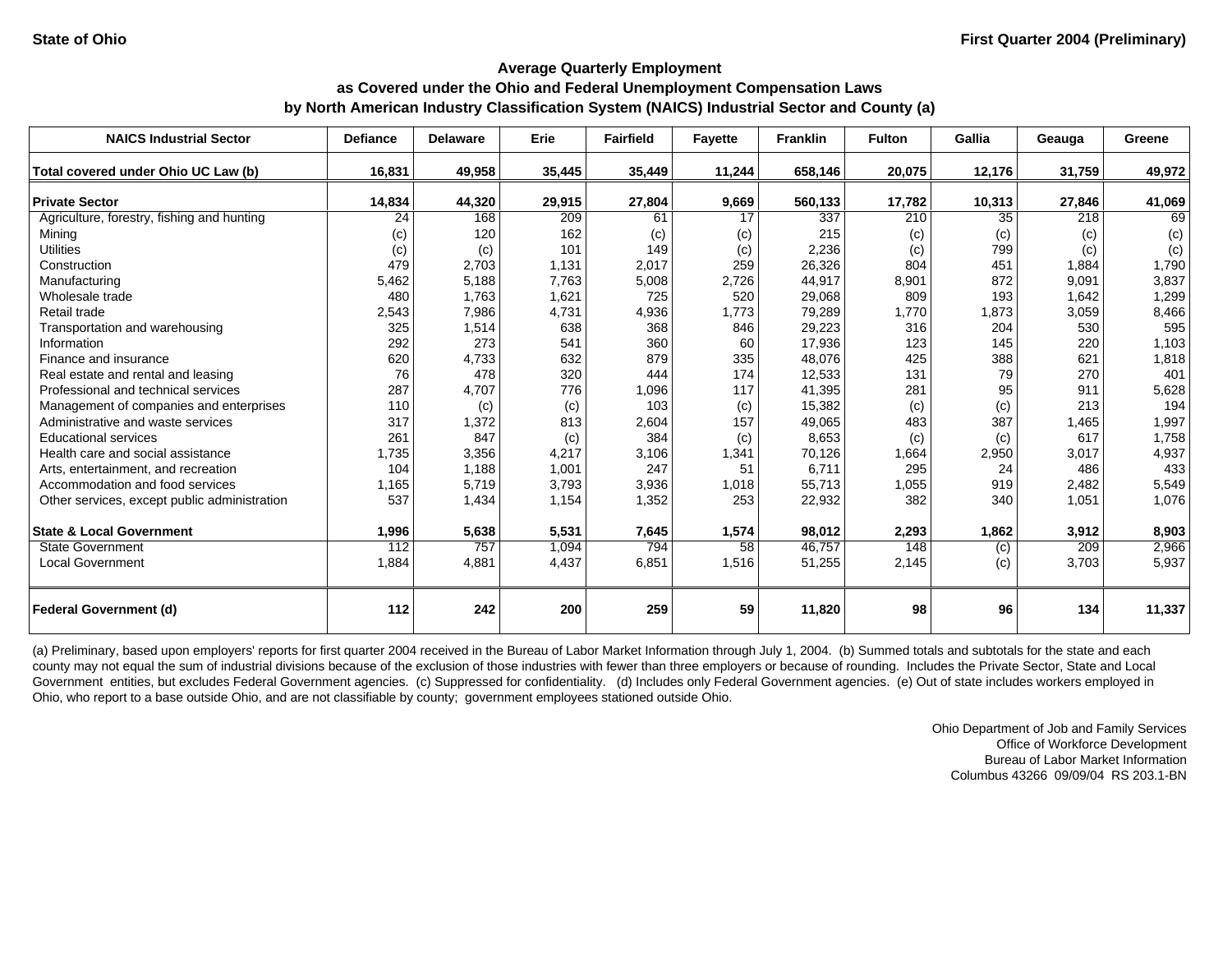| <b>NAICS Industrial Sector</b>               | <b>Guernsey</b> | <b>Hamilton</b> | <b>Hancock</b> | <b>Hardin</b> | <b>Harrison</b> | Henry  | <b>Highland</b> | <b>Hocking</b> | <b>Holmes</b> | <b>Huron</b> |
|----------------------------------------------|-----------------|-----------------|----------------|---------------|-----------------|--------|-----------------|----------------|---------------|--------------|
| Total covered under Ohio UC Law (b)          | 14.613          | 521,185         | 39,855         | 8,373         | 3,629           | 11,708 | 11,240          | 6,684          | 16,057        | 23,165       |
| <b>Private Sector</b>                        | 12,088          | 472,620         | 36,253         | 6,659         | 2,774           | 9,562  | 8,588           | 5,049          | 14,419        | 20,273       |
| Agriculture, forestry, fishing and hunting   | (c)             | 191             | 44             | 41            | 38              | 96     | 31              | 23             | 174           | 232          |
| Mining                                       | 130             | 95              | 1,668          | (c)           | 343             | (c)    | 111             | (c)            | 130           | (c)          |
| <b>Utilities</b>                             | 45              | 1,478           | 117            | 49            | 15              | (c)    | 74              | (c)            | 46            | (c)          |
| Construction                                 | 475             | 23,792          | 966            | 162           | 108             | 436    | 273             | 325            | 1,359         | 1,134        |
| Manufacturing                                | 2,799           | 62,399          | 11,438         | 2,181         | 630             | 3,624  | 2,711           | 1,269          | 5,577         | 8,444        |
| Wholesale trade                              | 325             | 27,246          | 1,125          | 221           | 126             | 266    | 218             | 135            | 744           | 622          |
| Retail trade                                 | 1,986           | 55,336          | 5,563          | 873           | 283             | 1,121  | 1,763           | 986            | 1,883         | 2,218        |
| Transportation and warehousing               | 420             | 12,707          | 1,552          | 96            | 84              | 583    | 145             | 74             | 464           | 841          |
| Information                                  | 179             | 10,977          | 486            | 94            | 22              | 115    | 359             | 51             | 68            | 304          |
| Finance and insurance                        | 278             | 24,806          | 834            | 185           | (c)             | 281    | 419             | 185            | 346           | 428          |
| Real estate and rental and leasing           | 108             | 8,436           | 406            | 53            | 73              | (c)    | 94              | 93             | (c)           | 153          |
| Professional and technical services          | 277             | 34,320          | 724            | 130           | 68              | 172    | 157             | 88             | 245           | 504          |
| Management of companies and enterprises      | (c)             | 25,798          | 129            | (c)           | (c)             | (c)    | (c)             | (c)            | 62            | 67           |
| Administrative and waste services            | 713             | 38,387          | 1,999          | 54            | (c)             | 199    | 120             | 124            | 649           | 426          |
| <b>Educational services</b>                  | 52              | 10,329          | 876            | (c)           | (c)             | 53     | (c)             | 33             | (c)           | (c)          |
| Health care and social assistance            | 2,315           | 72,729          | 3,709          | 722           | 646             | 1,126  | 1,005           | 530            | 1,314         | 2,116        |
| Arts, entertainment, and recreation          | 52              | 6,027           | 241            | 76            | 39              | 19     |                 | 75             | 47            | 84           |
| Accommodation and food services              | 1,419           | 39,302          | 3,199          | 751           | 166             | 551    | 822             | 694            | 1,065         | 1,691        |
| Other services, except public administration | 366             | 18,265          | 1,178          | 272           | 53              | 317    | 280             | 233            | 213           | 722          |
| <b>State &amp; Local Government</b>          | 2,525           | 48,565          | 3,602          | 1,714         | 854             | 2,146  | 2,652           | 1,636          | 1,638         | 2,893        |
| <b>State Government</b>                      | 783             | (c)             | 185            | 32            | 29              | 45     | 109             | 352            | 40            | 85           |
| <b>Local Government</b>                      | 1,742           | (c)             | 3,417          | 1,682         | 825             | 2,101  | 2,543           | 1,284          | 1,598         | 2,808        |
| <b>Federal Government (d)</b>                | 122             | 9,874           | 176            | 86            | 66              | 82     | 119             | 52             | 79            | 144          |

(a) Preliminary, based upon employers' reports for first quarter 2004 received in the Bureau of Labor Market Information through July 1, 2004. (b) Summed totals and subtotals for the state and each county may not equal the sum of industrial divisions because of the exclusion of those industries with fewer than three employers or because of rounding. Includes the Private Sector, State and Local Government entities, but excludes Federal Government agencies. (c) Suppressed for confidentiality. (d) Includes only Federal Government agencies. (e) Out of state includes workers employed in Ohio, who report to a base outside Ohio, and are not classifiable by county; government employees stationed outside Ohio.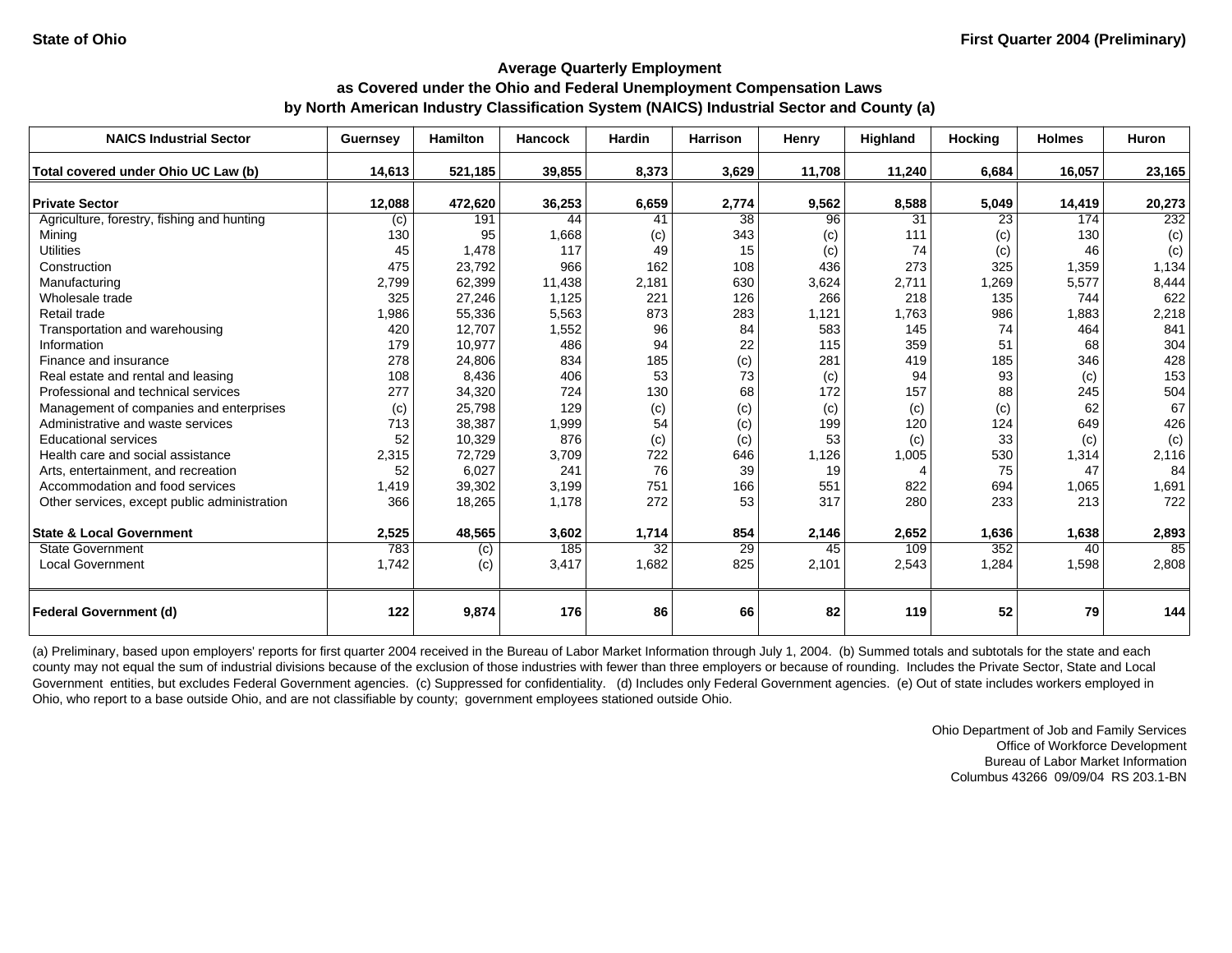| <b>NAICS Industrial Sector</b>               | <b>Jackson</b>  | <b>Jefferson</b> | Knox   | Lake   | Lawrence | Lickina | Logan  | Lorain | Lucas   | <b>Madison</b> |
|----------------------------------------------|-----------------|------------------|--------|--------|----------|---------|--------|--------|---------|----------------|
| Total covered under Ohio UC Law (b)          | 11.075          | 24,284           | 17,920 | 95,295 | 11,899   | 51,100  | 19,787 | 98,190 | 220,505 | 13,686         |
| <b>Private Sector</b>                        | 9,492           | 20,607           | 15,040 | 83,375 | 8,666    | 43,818  | 17,394 | 83,372 | 192,696 | 10,710         |
| Agriculture, forestry, fishing and hunting   | $\overline{96}$ | (c)              | 90     | 695    | (c)      | 650     | 59     | 676    | 375     | 95             |
| Mining                                       | 204             | 93               | 118    | 214    | (c)      | 87      | (c)    | (c)    | 104     | (c)            |
| <b>Utilities</b>                             | 34              | 855              | 45     | 571    | 103      | 153     | 36     | 401    | 776     | (c)            |
| Construction                                 | 339             | 1,400            | 694    | 4,444  | 597      | 2,779   | 643    | 5,244  | 9,723   | 469            |
| Manufacturing                                | 3,737           | 2,881            | 4,329  | 21,067 | 520      | 8,108   | 5,805  | 21,280 | 27,025  | 3,099          |
| Wholesale trade                              | 164             | 642              | 371    | 3.851  | 172      | 958     | 352    | 2,676  | 9,004   | 434            |
| Retail trade                                 | 1,568           | 3,396            | 2,181  | 14,184 | 2,258    | 8,618   | 1.860  | 13,528 | 27,587  | 1,861          |
| Transportation and warehousing               | 141             | 457              | 144    | 899    | 710      | 1,409   | 1,407  | 2,044  | 7,338   | 280            |
| Information                                  | 109             | 662              | 263    | 900    | 90       | 608     | 110    | 1,367  | 3,572   | 57             |
| Finance and insurance                        | 323             | 492              | 386    | 1,911  | 298      | 2,404   | 332    | 2,237  | 6,450   | 172            |
| Real estate and rental and leasing           | 61              | 300              | 146    | 1,066  | 63       | 740     | 185    | 939    | 3,325   | 92             |
| Professional and technical services          | 195             | 507              | 233    | 3,699  | 276      | 1,421   | 737    | 2,032  | 9,336   | 465            |
| Management of companies and enterprises      | 78              | (c)              | 75     | 1,062  | 78       | 1,265   | (c)    | (c)    | 2,916   | (c)            |
| Administrative and waste services            | 264             | 1,472            | 373    | 4,153  | 326      | 1,912   | 1,754  | 4,231  | 15,819  | 520            |
| <b>Educational services</b>                  | 33              | 579              | 1.186  | 1,350  | 47       | 1,078   | 43     | 2,073  | 3,725   | 61             |
| Health care and social assistance            | 1,105           | 4,081            | 2,243  | 10,237 | 1,663    | 4,995   | 1,834  | 12,210 | 34,868  | 1,887          |
| Arts, entertainment, and recreation          | 24              | 166              | 80     | 981    | 40       | 419     | 112    | 951    | 2,617   | 17             |
| Accommodation and food services              | 795             | 1,712            | 1,465  | 8,846  | 1,093    | 4,649   | 1,544  | 7,721  | 19,328  | 999            |
| Other services, except public administration | 223             | 895              | 618    | 3,244  | 304      | 1,564   | 551    | 3,351  | 8,808   | 191            |
| <b>State &amp; Local Government</b>          | 1,582           | 3,677            | 2,880  | 11,921 | 3,232    | 7,282   | 2,392  | 14,818 | 27,809  | 2,976          |
| <b>State Government</b>                      | 171             | 99               | (c)    | 147    | 372      | 839     | 81     | 1,247  | 7.892   | 1,322          |
| <b>Local Government</b>                      | 1,411           | 3,578            | (c)    | 11,774 | 2,860    | 6,443   | 2,311  | 13,571 | 19,917  | 1,654          |
| <b>Federal Government (d)</b>                | 78              | 252              | 114    | 456    | 146      | 503     | 151    | 1,191  | 2,058   | 86             |

(a) Preliminary, based upon employers' reports for first quarter 2004 received in the Bureau of Labor Market Information through July 1, 2004. (b) Summed totals and subtotals for the state and each county may not equal the sum of industrial divisions because of the exclusion of those industries with fewer than three employers or because of rounding. Includes the Private Sector, State and Local Government entities, but excludes Federal Government agencies. (c) Suppressed for confidentiality. (d) Includes only Federal Government agencies. (e) Out of state includes workers employed in Ohio, who report to a base outside Ohio, and are not classifiable by county; government employees stationed outside Ohio.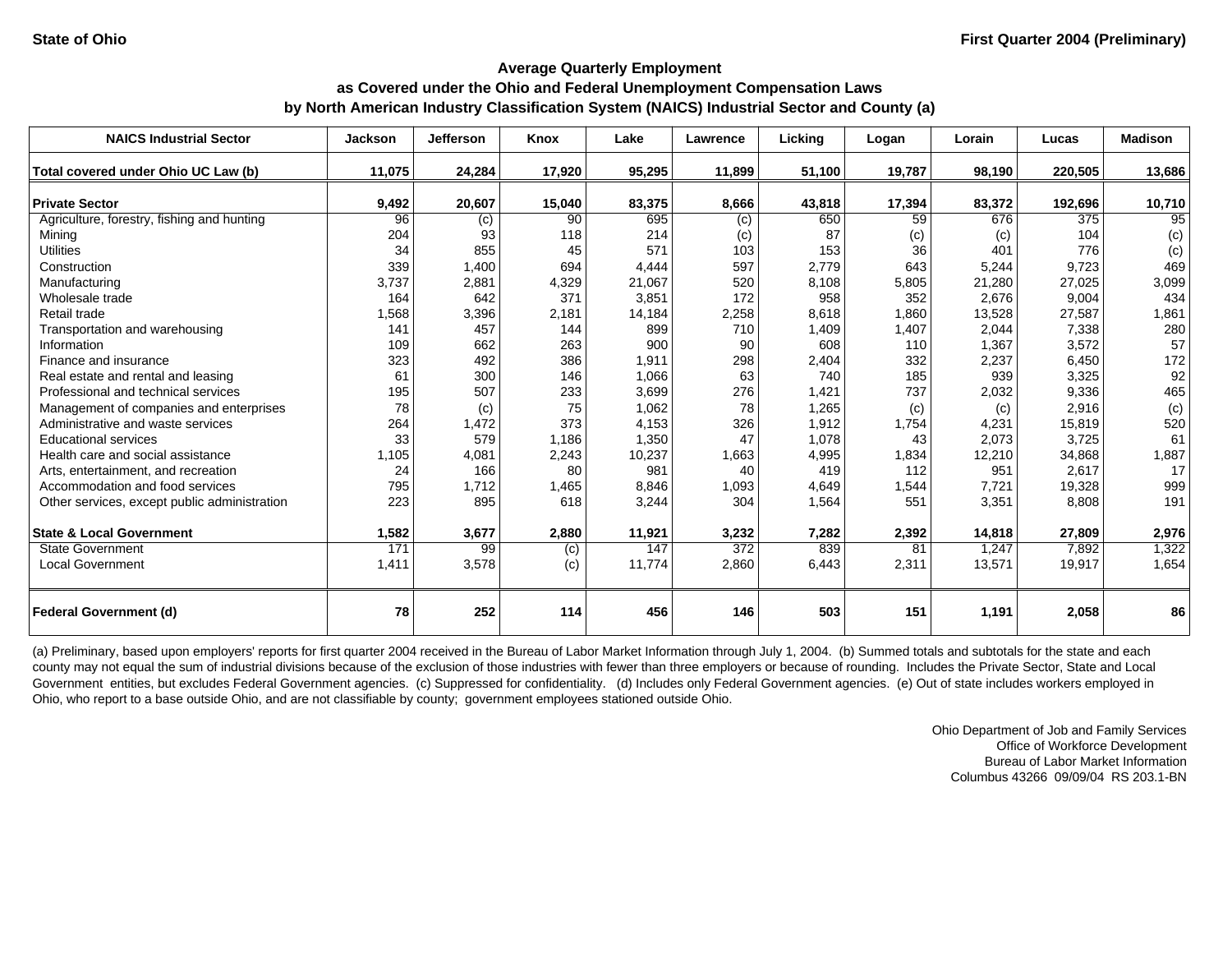| <b>NAICS Industrial Sector</b>               | <b>Mahoning</b> | <b>Marion</b> | <b>Medina</b> | <b>Meigs</b> | <b>Mercer</b> | Miami  | <b>Monroe</b>   | <b>Montgomery</b> | Morgan | <b>Morrow</b> |
|----------------------------------------------|-----------------|---------------|---------------|--------------|---------------|--------|-----------------|-------------------|--------|---------------|
| Total covered under Ohio UC Law (b)          | 101,594         | 27,128        | 55,185        | 3,447        | 15,688        | 40,000 | 4,290           | 275,266           | 2,873  | 5,783         |
|                                              |                 |               |               |              |               |        |                 |                   |        |               |
| <b>Private Sector</b>                        | 88,173          | 21,296        | 48,228        | 2,366        | 13,051        | 35,091 | 3,384           | 245,423           | 2,155  | 4,190         |
| Agriculture, forestry, fishing and hunting   | 165             | 66            | 200           | 51           | 315           | (c)    | 18              | 184               | (c)    | 35            |
| Mining                                       | 236             | (c)           | (c)           | 141          | (c)           | 72     | 30              | (c)               | 73     | 26            |
| <b>Utilities</b>                             | 475             | (c)           | (c)           | (c)          | (c)           | 110    | (c)             | (c)               | (c)    | (c)           |
| Construction                                 | 4,755           | 845           | 3,298         | 234          | 829           | 1,635  | 111             | 10,313            | 148    | 303           |
| Manufacturing                                | 10,262          | 6,788         | 9,613         | 129          | 4,325         | 10,608 | 1,550           | 42,295            | 475    | 1,342         |
| Wholesale trade                              | 4,359           | 497           | 2,775         | 25           | 563           | 1,734  | 58              | 9,918             | 70     | 94            |
| Retail trade                                 | 14,693          | 2,959         | 7,187         | 578          | 1,826         | 5,703  | 367             | 28,792            | 352    | 691           |
| Transportation and warehousing               | 2,900           | 581           | 2,253         | 26           | 814           | 776    | 115             | 8,863             | (c)    | 77            |
| Information                                  | 1,994           | (c)           | 559           | (c)          | 168           | 385    | (c)             | 9,314             | 34     | 51            |
| Finance and insurance                        | 3,326           | 490           | 1,097         | 155          | 595           | 920    | 487             | 10,426            | 110    | 98            |
| Real estate and rental and leasing           | 1,041           | 381           | 539           | 17           | 108           | 352    | 9               | 3,524             |        | 33            |
| Professional and technical services          | 2,802           | 919           | 2,070         | 63           | 235           | 784    | 43              | 14.135            | 67     | 82            |
| Management of companies and enterprises      | 708             | 116           | 2,381         | (c)          | 18            | (c)    | (c)             | 6,301             | (c)    | (c)           |
| Administrative and waste services            | 5,872           | 754           | 3,453         | 39           | 234           | 1,950  | (c)             | 19,057            | 11     | 55            |
| <b>Educational services</b>                  | 1,469           | 109           | 365           | (c)          | 59            | 182    | 27              | 5,890             | (c)    | (c)           |
| Health care and social assistance            | 18,686          | 2,624         | 5,509         | 447          | 1,157         | 4,363  | 173             | 40,593            | 297    | 802           |
| Arts, entertainment, and recreation          | 850             | 160           | 713           | 10           | 139           | 205    |                 | 2,214             | 8      | 39            |
| Accommodation and food services              | 9,513           | 1,900         | 4,669         | 321          | 1,036         | 3,217  | 124             | 23,223            | 166    | 339           |
| Other services, except public administration | 4,067           | 988           | 1,476         | 80           | 613           | 1,270  | 103             | 9,364             | 45     | 77            |
| <b>State &amp; Local Government</b>          | 13,421          | 5,833         | 6,957         | 1.082        | 2,637         | 4,909  | 905             | 29,844            | 718    | 1,594         |
| <b>State Government</b>                      | 3,413           | 1,372         | 146           | 42           | 147           | 127    | $\overline{36}$ | 1,800             | 54     | 78            |
| <b>Local Government</b>                      | 10,008          | 4,461         | 6,811         | 1,040        | 2,490         | 4,782  | 869             | 28,044            | 664    | 1,516         |
| <b>Federal Government (d)</b>                | 1,285           | 151           | 316           | 77           | 103           | 221    | 57              | 5,457             | 39     | 59            |

(a) Preliminary, based upon employers' reports for first quarter 2004 received in the Bureau of Labor Market Information through July 1, 2004. (b) Summed totals and subtotals for the state and each county may not equal the sum of industrial divisions because of the exclusion of those industries with fewer than three employers or because of rounding. Includes the Private Sector, State and Local Government entities, but excludes Federal Government agencies. (c) Suppressed for confidentiality. (d) Includes only Federal Government agencies. (e) Out of state includes workers employed in Ohio, who report to a base outside Ohio, and are not classifiable by county; government employees stationed outside Ohio.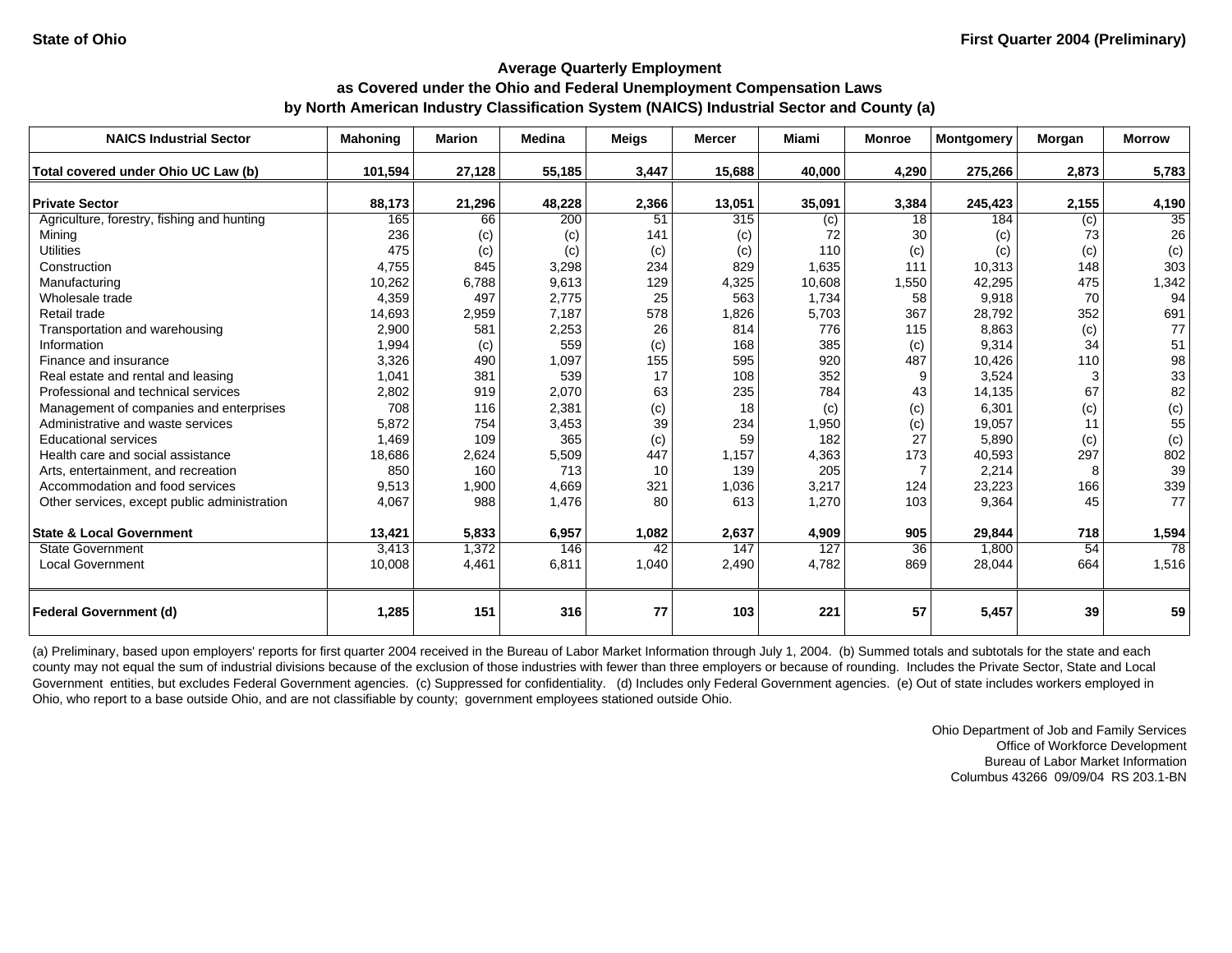| <b>NAICS Industrial Sector</b>               | <b>Muskingum</b> | <b>Noble</b> | <b>Ottawa</b> | Paulding | Perry | Pickawav | <b>Pike</b> | Portage | Preble | <b>Putnam</b>    |
|----------------------------------------------|------------------|--------------|---------------|----------|-------|----------|-------------|---------|--------|------------------|
| Total covered under Ohio UC Law (b)          | 37,038           | 3,086        | 12,587        | 4,796    | 6,383 | 14,489   | 10,124      | 51,010  | 10,773 | 10,395           |
| <b>Private Sector</b>                        | 31,683           | 1,978        | 10,478        | 3,558    | 4,547 | 10,126   | 8,310       | 38,894  | 8,737  | 8,676            |
| Agriculture, forestry, fishing and hunting   | 25               | (c)          | 66            | (c)      | 23    | 91       | 90          | (c)     | 67     | $\overline{133}$ |
| Mining                                       | 245              | 105          | 139           | (c)      | 227   | (c)      | (c)         | 378     | (c)    | (c)              |
| <b>Utilities</b>                             | 224              | 18           | (c)           | (c)      | 30    | (c)      | (c)         | (c)     | (c)    | (c)              |
| Construction                                 | 1,197            | 75           | 489           | 127      | 683   | 624      | 274         | 1,966   | 410    | 845              |
| Manufacturing                                | 7,307            | 555          | 2,443         | 1,256    | 1,111 | 3,294    | 4,229       | 12,041  | 3,425  | 2,687            |
| Wholesale trade                              | 1,226            | 79           | 201           | 230      | 74    | 281      | 119         | 2,304   | 377    | 281              |
| Retail trade                                 | 6,602            | 323          | 1,550         | 576      | 652   | 1,581    | 993         | 5,689   | 1,200  | 1,224            |
| Transportation and warehousing               | 601              | 53           | 246           | 105      | 53    | 169      | 98          | 971     | 231    | 221              |
| Information                                  | 312              | 15           | 98            | 25       | 41    | 71       | 79          | 447     | 31     | 64               |
| Finance and insurance                        | 797              | 67           | 400           | 96       | 257   | 327      | 182         | 737     | 204    | 365              |
| Real estate and rental and leasing           | 267              | (c)          | 150           | 27       | 43    | 122      | 83          | 461     | 69     | 35               |
| Professional and technical services          | 579              | 22           | 180           | 62       | 115   | 436      | 119         | 1,362   | 195    | 147              |
| Management of companies and enterprises      | 241              | (c)          | (c)           | (c)      | (c)   | 90       | (c)         | 553     | (c)    | (c)              |
| Administrative and waste services            | 775              | 15           | 106           | 38       | 41    | 221      | 129         | 1,074   | 354    | 339              |
| <b>Educational services</b>                  | 527              | (c)          | (c)           | (c)      | (c)   | 8        | 33          | 731     | (c)    | (c)              |
| Health care and social assistance            | 5,940            | 406          | 1,314         | 333      | 654   | 1,325    | 1,081       | 3,274   | 926    | 1,064            |
| Arts, entertainment, and recreation          | 276              | (c)          | 333           | (c)      | 17    | 97       | 10          | 732     | 34     | 46               |
| Accommodation and food services              | 3,357            | 164          | 1,372         | 264      | 336   | 988      | 551         | 4,396   | 769    | 708              |
| Other services, except public administration | 1,186            | 50           | 471           | 104      | 141   | 356      | 136         | 1,654   | 361    | 354              |
| <b>State &amp; Local Government</b>          | 5,355            | 1,108        | 2,109         | 1,239    | 1,836 | 4,363    | 1,814       | 12,117  | 2,035  | 1,719            |
| <b>State Government</b>                      | 446              | (c)          | 173           | 30       | 47    | 1,407    | 74          | 4,294   | 149    | 48               |
| <b>Local Government</b>                      | 4,909            | (c)          | 1,936         | 1,209    | 1,789 | 2,956    | 1,740       | 7,823   | 1,886  | 1,671            |
| <b>Federal Government (d)</b>                | 289              | 27           | 163           | 53       | 75    | 94       | 70          | 293     | 90     | 84               |

(a) Preliminary, based upon employers' reports for first quarter 2004 received in the Bureau of Labor Market Information through July 1, 2004. (b) Summed totals and subtotals for the state and each county may not equal the sum of industrial divisions because of the exclusion of those industries with fewer than three employers or because of rounding. Includes the Private Sector, State and Local Government entities, but excludes Federal Government agencies. (c) Suppressed for confidentiality. (d) Includes only Federal Government agencies. (e) Out of state includes workers employed in Ohio, who report to a base outside Ohio, and are not classifiable by county; government employees stationed outside Ohio.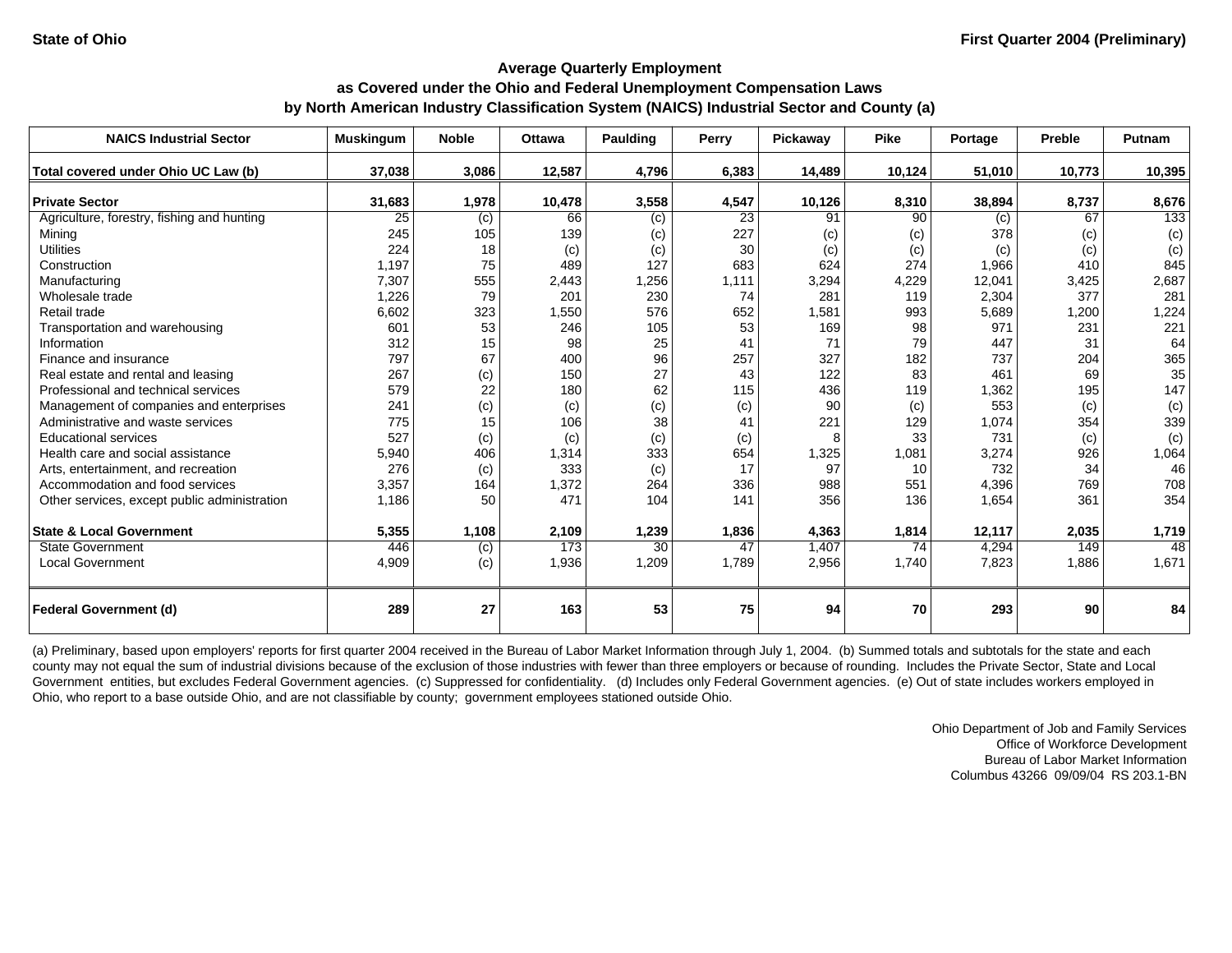| <b>NAICS Industrial Sector</b>               | <b>Richland</b> | <b>Ross</b> | Sandusky | <b>Scioto</b> | <b>Seneca</b> | <b>Shelby</b> | <b>Stark</b> | <b>Summit</b> | <b>Trumbull</b> | <b>Tuscarawas</b> |
|----------------------------------------------|-----------------|-------------|----------|---------------|---------------|---------------|--------------|---------------|-----------------|-------------------|
| Total covered under Ohio UC Law (b)          | 57,170          | 25,098      | 26,025   | 24,105        | 20,970        | 28,799        | 160,831      | 256,257       | 82,212          | 34,992            |
|                                              |                 |             |          |               |               |               |              |               |                 |                   |
| <b>Private Sector</b>                        | 48,796          | 20,130      | 22,476   | 19,157        | 18,075        | 26,130        | 141,807      | 226,555       | 71,872          | 30,390            |
| Agriculture, forestry, fishing and hunting   | 80              | 52          | 117      | 86            | 68            | 45            | 136          | 174           | 44              | 197               |
| Mining                                       | (c)             | 23          | (c)      | 17            | 146           | (c)           | 308          | 85            | 78              | 403               |
| <b>Utilities</b>                             | (c)             | 184         | (c)      | 121           | 111           | (c)           | 625          | 2,307         | 207             | 67                |
| Construction                                 | 1.790           | 1,148       | 761      | 1,092         | 887           | 1,375         | 7,652        | 9,309         | 2,521           | 1,355             |
| Manufacturing                                | 13,625          | 3,817       | 9,501    | 2,128         | 4,978         | 13,271        | 30,024       | 37,076        | 21,701          | 7,914             |
| Wholesale trade                              | 1,850           | 553         | 596      | 295           | 611           | 1,853         | 6,986        | 12,915        | 2,525           | 1,242             |
| Retail trade                                 | 7,197           | 3,639       | 2,932    | 3,001         | 2,154         | 2,200         | 21,322       | 32,484        | 11,600          | 4,598             |
| Transportation and warehousing               | 1,132           | 391         | 317      | 446           | 324           | 821           | 2,558        | 6,631         | 2,540           | 879               |
| Information                                  | 1,209           | 656         | 288      | 245           | 187           | 226           | 2,106        | 4,099         | 1,305           | 513               |
| Finance and insurance                        | 1,202           | 504         | 584      | 547           | 782           | 345           | 5,784        | 9,458         | 1,956           | 776               |
| Real estate and rental and leasing           | 452             | 209         | 156      | 200           | 83            | 150           | 1,561        | 2,977         | 1,138           | 264               |
| Professional and technical services          | 1,076           | 337         | 358      | 474           | 397           | 309           | 4,939        | 10,846        | 1,839           | 711               |
| Management of companies and enterprises      | 118             | 200         | 118      | 47            | 277           | (c)           | 920          | 11,976        | 719             | 121               |
| Administrative and waste services            | 3,637           | 1,031       | 1,039    | 1,256         | 1,016         | 1,175         | 7,949        | 15,931        | 3,362           | 1,499             |
| <b>Educational services</b>                  | 451             | 136         | (c)      | 218           | 775           | 159           | 2,896        | 3,406         | 764             | 196               |
| Health care and social assistance            | 7,355           | 3,829       | 2,798    | 6,160         | 2,722         | 1,755         | 24,348       | 34,513        | 10,245          | 4,520             |
| Arts, entertainment, and recreation          | 753             | 129         | 206      | 76            | 137           | 45            | 1,552        | 3,349         | 582             | 200               |
| Accommodation and food services              | 4,718           | 2,626       | 1,575    | 2,291         | 1,656         | 1,598         | 13,529       | 20,656        | 6,457           | 3,613             |
| Other services, except public administration | 1,967           | 667         | 876      | 457           | 765           | 682           | 6,612        | 8,365         | 2,289           | 1,322             |
| <b>State &amp; Local Government</b>          | 8,374           | 4,969       | 3,549    | 4,948         | 2,894         | 2,669         | 19,024       | 29,702        | 10,341          | 4,602             |
| <b>State Government</b>                      | 1,674           | 1,648       | 208      | 1.760         | (c)           | 302           | 1,395        | 4,611         | 878             | 475               |
| <b>Local Government</b>                      | 6,700           | 3,321       | 3,341    | 3,188         | (c)           | 2,367         | 17,629       | 25,091        | 9,463           | 4,127             |
| <b>Federal Government (d)</b>                | 615             | 1,360       | 121      | 181           | 139           | 96            | 1,150        | 2,604         | 481             | 222               |

(a) Preliminary, based upon employers' reports for first quarter 2004 received in the Bureau of Labor Market Information through July 1, 2004. (b) Summed totals and subtotals for the state and each county may not equal the sum of industrial divisions because of the exclusion of those industries with fewer than three employers or because of rounding. Includes the Private Sector, State and Local Government entities, but excludes Federal Government agencies. (c) Suppressed for confidentiality. (d) Includes only Federal Government agencies. (e) Out of state includes workers employed in Ohio, who report to a base outside Ohio, and are not classifiable by county; government employees stationed outside Ohio.